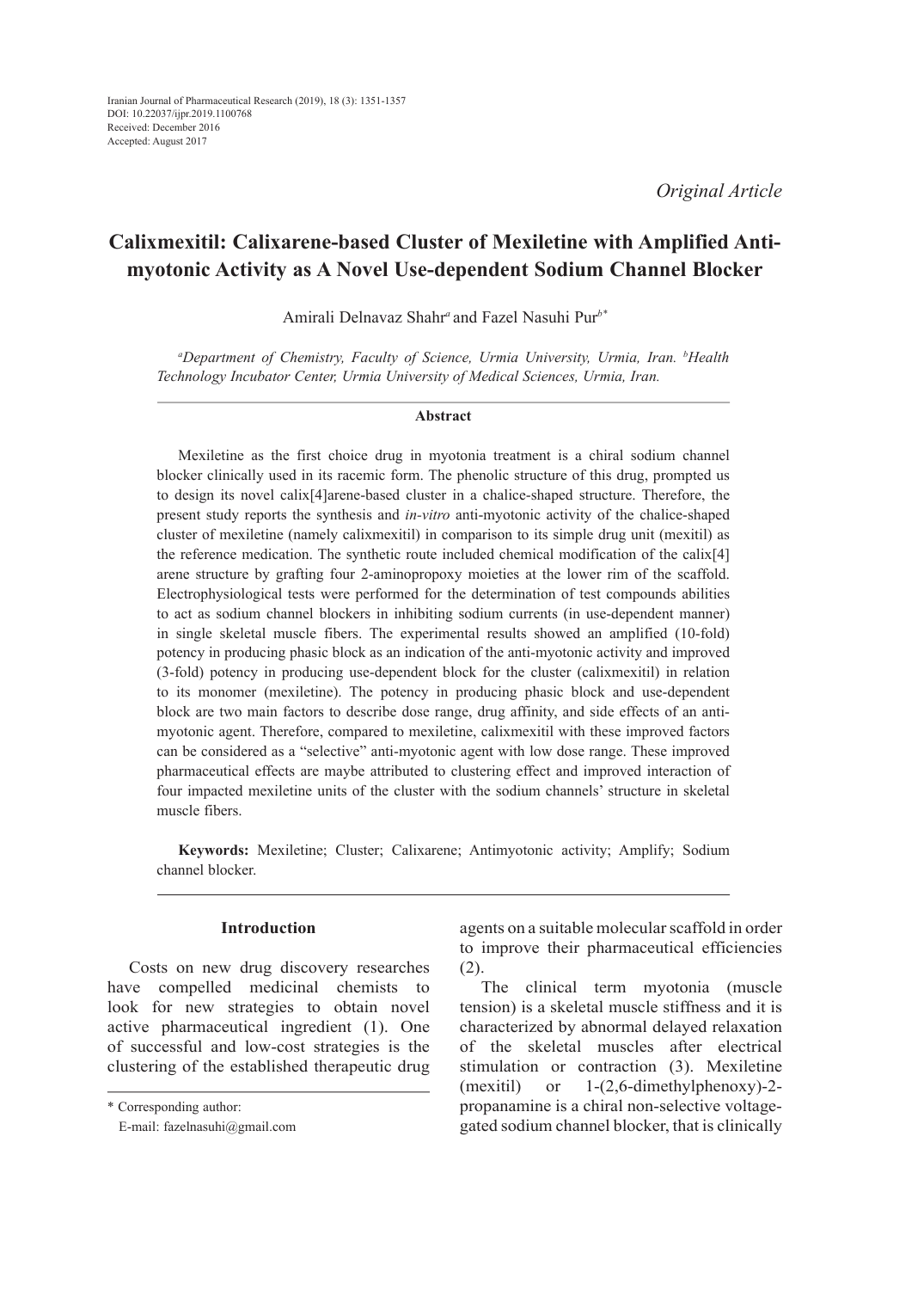used in its racemic form as an anti-myotonic, anti-arrhythmic, and analgesic agent (3-5). Mexiletine is a class Ib anti-arrhythmic drug that is the first choice drug in myotonia treatment with use-dependent behavior in inhibiting sodium currents in skeletal muscle fibers (6). By blocking sodium channels in skeletal muscle in a use-dependent manner, mexiletine inhibits the myotonic discharges of action potentials and favors muscle relaxation (6). In the other words, anti-myotonic drugs such as mexiletine facilitate the relaxation of skeletal muscles after electrical excitation. However, mexiletine as an important antimyotonic drug has some disadvantages such as the high-therapeutic dose range, narrow therapeutic index, and serious side effects at cardiac and central nervous system levels upon chronic treatments (7, 8). Thus, the symptomatic therapy of myotonic syndromes needs to be improved for a selective treatment and reducing therapeutic dose range by means of a novel anti-myotonic agent. This goal can be achieved by common expensive new drug discovery researches or by low-cost clustering the established anti-myotonic drug units (*i.e.*, mexiletine) on a suitable molecular scaffold as an alternative strategy for reducing the costs of researches. It should be noted that the clustering effect improves the bio-activity of the certain medication via impacting drug units in the cluster structure and consequently synergizing the pharmacological effects of the units.

On the other hand, calixarenes, phenolformaldehyde cyclic oligomers with threedimensional structures, are suitable structures (without any notable *in-vivo* toxicity and immune responses) for designing and developing new drugs via clustering of single phenolic drug units such as mexiletine (9-14). So, in our chained studies for the synthesis of new calixdrugs (calixarene-based clusters of established therapeutic drug agents), in the present study, a novel calix[4]arene-based cluster of mexitil with chaliced shape has been reported and evaluated for its potentially enhanced bio-activity in inhibiting sodium currents in single skeletal muscle fibers in a use-dependent manner (anti-myotonic

activity) with respect to its monomer mexiletine as reference drug (2). Based on calixarenes' nomenclature, the chalice-shaped cluster of mexitil was innovatively named calixmexitil (2).

In summary, the main purpose of this paper is to describe the role of clustering effect, as an alternative and low-cost strategy for reducing the costs on drug discovery researches, in improvement of pharmaceutical properties and reducing side effects of mexiletine as the first choice drug in myotonia treatment via comparative study of drug affinity, usedependent behavior, dose range of the cluster compound (calixmexitil) with regards to its monomer mexitil.

## **Experimental**

### *Apparatuses and chemicals*

The melting points of all compounds were recorded on Philip Harris C4954718 apparatus without calibration. IR spectra were determined on a Thermo Nicolet 610 Nexus FT-IR spectrometer in KBr disks. <sup>1</sup>H (300 MHz) and <sup>13</sup>C (75 MHz) NMR measurements were recorded on a Bruker AVANCE spectrometer in  $CDCl<sub>3</sub>$  using TMS as the internal reference. Elemental analyses were performed using a Heraeus CHN-O-Rapido analyzer. Mass spectra were recorded on a JEOL-JMS 600 (FAB MS) instrument. Thin layer chromatography (TLC) analyses were carried out on silica gel plates. All chemicals were purchased from Merck, Sigma Aldrich, and Fluka Chemie (Tehran, Iran) and used as received by standard procedures. All reactions were carried out under a nitrogen or argon atmosphere.

# *Synthetic procedures*

*25,26,27,28-Tetrahydroxycalix[4]arene (1)* A slurry of *p*-t-butylcalix[4]arene (4 g, 6 mmol), phenol  $(2.82 \text{ g}, 30 \text{ mmol})$  and  $AICI<sub>3</sub>$  $(4.67, 35 \text{ mmol})$  was stirred in toluene  $(50)$ mL) at room temperature for 1 h in an inert atmosphere. The mixture was poured into 0.2 N HCl (80 mL), the organic phase was separated, and the toluene wan evaporated. Upon the addition of MeOH a precipitate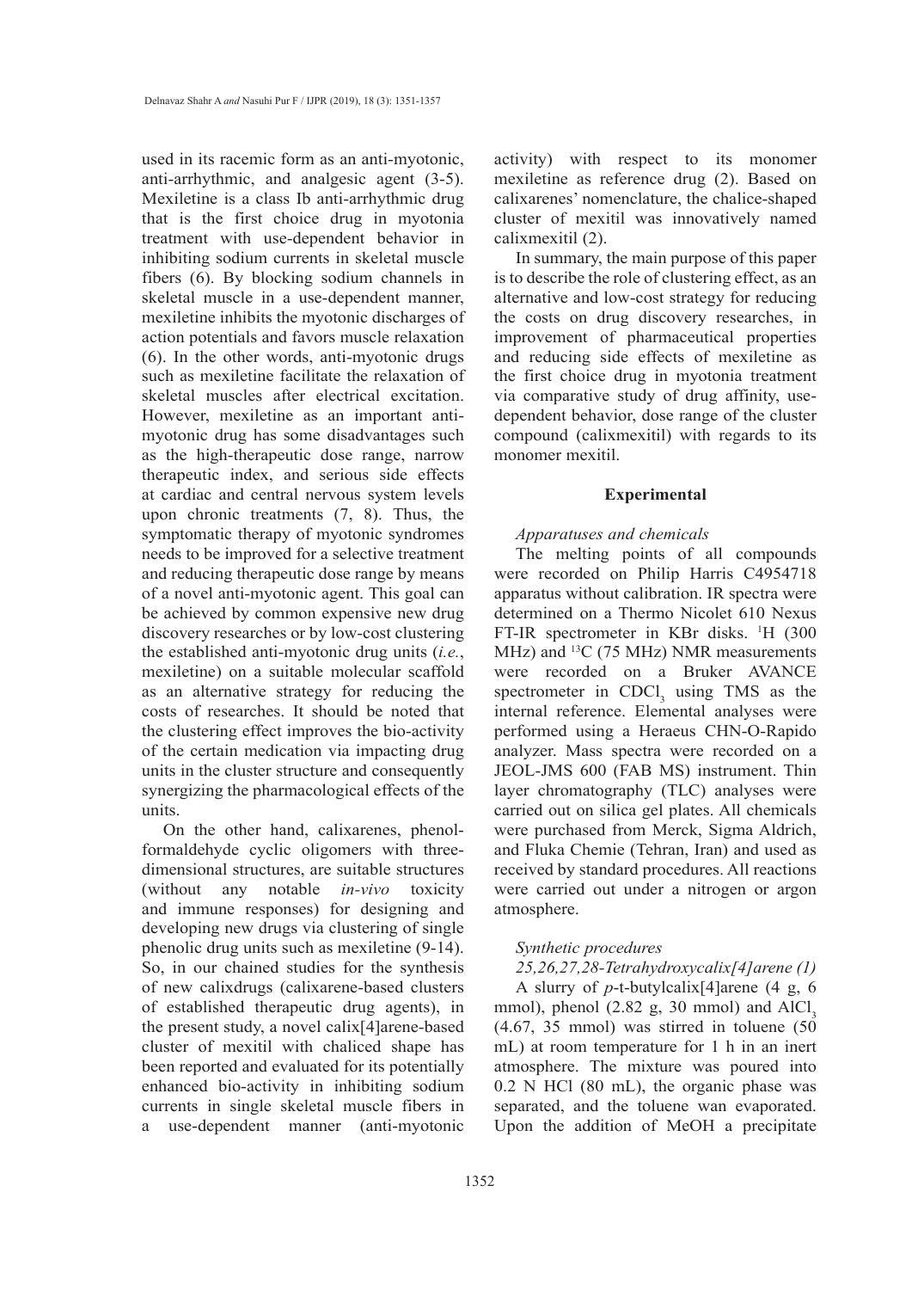formed, which was removed by filtration to give a solid. Recrystallization from MeOH- $CHCl<sub>3</sub>$  afforded compound 1 as colorless crystals.

Yield (1.96 g, 75%), mp: 314-316 °C. <sup>1</sup>H NMR (300 MHz, CDCl<sub>3</sub>):  $\delta$  10.19 (s, 4H, OH), 7.22 (d, J = 8 Hz, 8H, Ar-H*m*) 6.64 (t, J = 8Hz, 4H, Ar-H*p*), 3.63-3.48 (bd, 8H, ArCH<sub>2</sub>Ar); <sup>13</sup>C NMR (75 MHz, CDCl<sub>3</sub>):  $\delta$ 148.4 (C*i*), 129.0 (C*m*), 128.2 (C*o*), 122.2  $(Cp)$ , 31.7 (ArCH<sub>2</sub>Ar).

*25, 26, 27, 28- Tetrakis (methyl carbonylmethoxy)calix [4]arene (2)*

To a stirred mixture of compound **1** (1.7 g, 4 mmol) and  $K_2CO_3$  (4.35 g, 30 mmol) in acetone (50 mL) was added a solution of NaI (4.65 g, 30 mmol) and chloroacetone (2.5 mL, 30 mmol) in acetone (20 mL). The reaction mixture was heated to reflux under  $N_2$  atmosphere for 6 h. Then, it was cooled, filtered, and washed with fresh acetone (10 mL). After solvent evaporation, the residue was suspended in water (30 mL) at 60 °C and stirred for 2 h. Then the product was extracted into the dichloromethane (20 mL). Removal of solvent, left a pale-yellow solid which on recrystallization from acetone furnished the tetra-methyl ketone **2** as white crystals.

Yield (1.25 g, 48%), mp: 220-222 °C. IR (KBr, v, cm <sup>- 1</sup>): 1731 (C = O). <sup>1</sup>H NMR (300 MHz, CDCl<sub>3</sub>):  $\delta$  7.20 (d, J = 7.3 Hz, 8H, Ar-H *m*), 6.69 (t, J = 7.3 Hz, 4H, Ar-H *p*), 5.02 (d, J = 13 Hz, 4H, ArCH2 Ar, H*ax*), 4.76 (s, 8H, ArO−CH<sub>2</sub>), 3.19 (d, J = 13 Hz, 4H, ArCH<sub>2</sub>Ar, H<sub>eq</sub>), 2.21 (s, 12H, CH<sub>3</sub>); <sup>13</sup>C NMR (75 MHz, CDCl<sub>3</sub>): δ 205.2 (C=O), 153.1 (C*i*), 136.2 (Co), 127.8 (Cm), 119.2 (Cp), 76.4 (ArOCH<sub>2</sub>),  $31.7$  (Me),  $31.4$  (ArCH<sub>2</sub>Ar). Anal. Calcd for  $C_{40}H_{40}O_8$ : C, 74.06; H, 6.22. Found: C, 74.08; H, 6.19. FAB<sup>+</sup>MS m/z = 648.23 (M <sup>+</sup>).

*25, 26, 27, 28- Tetrakis(methyl hydroxyiminomethoxy)calix [4]arene (3)*

A mixture of compound **2** (1 g, 1.54 mmol) and calcium oxide (8.4 g, 0.15 mol) were heated to 130 °C in an oil bath for a few minutes. Then, hydroxylamine hydrochloride (3.12 g, 45 mmol) was added and the mixture was stirred with a magnetic stirrer in the presence of air for an hour. Then, the reaction mixture was mixed with ethyl acetate (50 mL), filtrate to remove CaO and mixed with water (30 mL) and extracted. The ethyl acetate solution was dried over  $Na<sub>2</sub>SO<sub>4</sub>$ . The solution was concentrated in vacuum and treated with dilute acetic acid (20 mL). The resulting yellow powder was filtered, washed with water, recrystallized from methanol and then from  $CH_3OH/CHCl_3$  to give tetra oxime **3** as orange powder.

Yield (0.46 g, 42%), mp: 232-233 °C. IR (KBr, v, cm <sup>- 1</sup>): 3572 (O-H), 1629 (C = N). <sup>1</sup>H NMR (300 MHz, CDCl<sub>3</sub>): δ 12.48 (s, 4H, N-OH), 7.32 (d, J = 7.6 Hz, 8H, Ar-H *m*), 6.77 (t, J = 7.6 Hz, 4H, Ar-H *p*), 4.89  $(d, J = 13.3 \text{ Hz}, 4\text{H}, \text{ArCH}_2\text{Ar}, \text{H}_{ax})$ , 4.69 (s, 8H, ArO−CH<sub>2</sub>), 3.23 (d, J = 13.3 Hz, 4H, ArCH<sub>2</sub>Ar, H<sub>eq</sub>), 2.28 (s, 12H, CH<sub>3</sub>); <sup>13</sup>C NMR (75 MHz, CDCl<sub>3</sub>): δ 160.9 (C=N), 152.8 (C*i*), 138.2 (C*o*), 127.4 (C*m*), 119.9 (C*p*), 77.3  $(ArOCH<sub>2</sub>)$ , 32.1 (Me), 31.2 (ArCH<sub>2</sub>Ar). Anal. Calcd for  $C_{40}H_{44}N_4O_8$ : C, 67.78; H, 6.26; N, 7.90. Found: C, 67.76; H, 6.27; N, 7.93. FAB<sup>+</sup>MS m/z = 708.28 (M<sup>+</sup>).

### *Calixmexitil (4)*

To a mixture of compound **3** (0.35 g, 0.5 mmol) in methanol (20 mL) was added  $NH<sub>4</sub>Cl$ (0.8 g, 15 mmol) and zinc powder (0.64g, 10 mmol). The mixture was stirred under reflux for 12 h. Then the reaction mixture was filtered and the filtrate was evaporated under vacuum and the residue was taken into chloroform (20 mL), washed with saturated NaCl solution (10 mL) and finally with water (10 mL). The organic layer was dried over anhydrous  $Na<sub>2</sub>SO<sub>4</sub>$  and evaporation of the organic layer was followed by recrystallization of the residue in methanol/chloroform, to yield the final product as white crystals.

Yield (0.25 g, 77%), mp: 199-201 °C. IR (KBr, v, cm <sup>- 1</sup>): 3306 (N-H). <sup>1</sup>H NMR (300 MHz, CDCl<sub>3</sub>):  $\delta$  10.63 (bs, 8H, NH<sub>2</sub>), 7.48 (d,  $J = 7.3$  Hz, 8H, Ar-H *m*), 6.84 (t,  $J = 7.3$ Hz, 4H, Ar-H *p*), 4.96 (d, J = 13.7 Hz, 4H, ArCH<sub>2</sub>Ar, H<sub>ax</sub>), 4.53 (s, 8H, ArO−CH<sub>2</sub>), 3.44  $(d, J = 13.7 \text{ Hz}, 4\text{H}, \text{ArCH}_2\text{Ar}, \text{H}_{eq})$ , 2.32 (s, 12H, CH<sub>3</sub>); <sup>13</sup>C NMR (75 MHz, CDCl<sub>3</sub>): δ 151.3 (C*i*), 139.0 (C*o*), 126.8 (C*m*), 118.7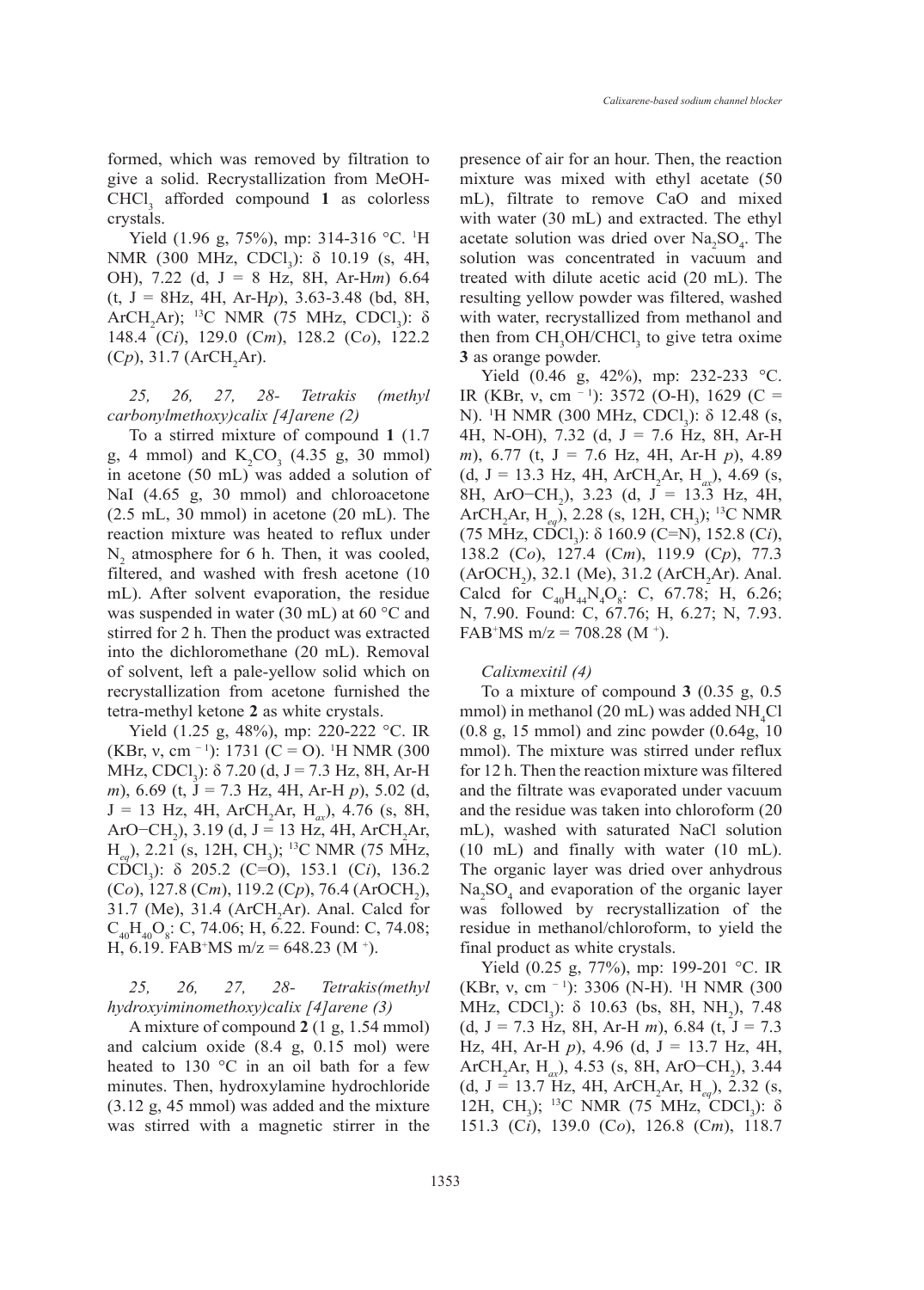

**Scheme 1.** Synthetic pathway to calixmexitil.

(C*p*), 76.8 (ArOCH<sub>2</sub>), 49.2 (C-N), 31.9 (Me), 31.3 (ArCH<sub>2</sub>Ar). Anal. Calcd for  $C_{40}H_{52}N_4O_4$ : C, 73.59; H, 8.03; N, 8.58. Found: C, 73.62; H, 8.01; N, 8.55. FAB<sup>+</sup>MS m/z = 652.44 (M<sup>+</sup>).

# *Biological Evaluations*

# *Preparation and Solutions*

For sodium current recordings, semitendinosus muscle fibers were perfused with the following "external" solution (mM): NaCl 77, choline-Cl 38, CaCl<sub>2</sub> 1.8, Na<sub>2</sub>HPO<sub>4</sub> 2.15,  $\text{NaH}_2\text{PO}_4$  0.85; and dialyzed with the following "internal" solution (mM): CsF 105, MOPS 5,  $MgSO_4$ 2, EGTA 5, Na<sub>2</sub>ATP 0.55 (pH) 7.2 with NaOH concentrated solution). Stock solutions of mexiletine and calixmexitil were prepared in physiological and/or "external" solutions. The final concentrations to be tested *in-vitro* were obtained by further diluting the stock solution as needed. DMSO at the highest concentration used (0.2%) was without effect on any of the parameters recorded.

# *Voltage Clamp Recordings of Sodium Current and Pulse Protocols*

The voltage clamp recordings of sodium current were performed on single muscle fibers obtained with microsurgery from the ventral brunch of semitendinosus muscle of frog by means of the three vaseline gap voltage clamp technique as detailed elsewhere (15). After an equilibration time of 10 min, Na+ currents recordings were performed at 10 °C. The holding potential (hp) was  $-100$ mV. The inward sodium traces were recorded using a voltage clamp amplifier based on that described by Hille and Campbell (16). The currents flowing in response to depolarizing command voltages were low pass filtered

at 10 kHz visualized on an oscilloscope and sampled at 20 kHz. Maximal sodium currents were elicited with test pulses from the hp to -20 mV for 10 msec. Tonic block exerted by the test compounds was evaluated as percent reduction of the peak sodium current elicited by single test pulses. The evaluation of usedependent block by the drugs was made by using a 10 Hz train of test pulses for a period of 30 sec and by normalizing the residual current at the end of this stimulation protocol with respect to that in the absence of drug.

# **Results and Discussion**

Due to non-selective treatment of myotonia by high dose range of mexiletine and consequently, its serious side effects, it is necessary to improve the treatment by a novel anti-myotonic agent with amplified potency, low dose range, and enhanced usedependent behavior (7, 8). Hypothetically, it can be possible via clustering the antimyotonic drug mexiletine units on a suitable molecular backbone. On the other hand, due to the *para*-substituted phenolic structure of mexiletine, and considering the fact that calixarenes are the cyclic oligomer of phenols, the calix[4]arene as a suitable scaffold was chosen for clustering four impacted simple phenolic mexiletine units, in a chalice-shaped structure (calixmexitil), in order to improve both drug affinity and use-dependent behavior via clustering effect (2).

The synthetic route to calixmexitil **4** is depicted in Scheme 1. The synthetic route is similar (steps and reagents) to the synthetic pathway of the parent drug mexiletine. The synthetic strategy involves the grafting of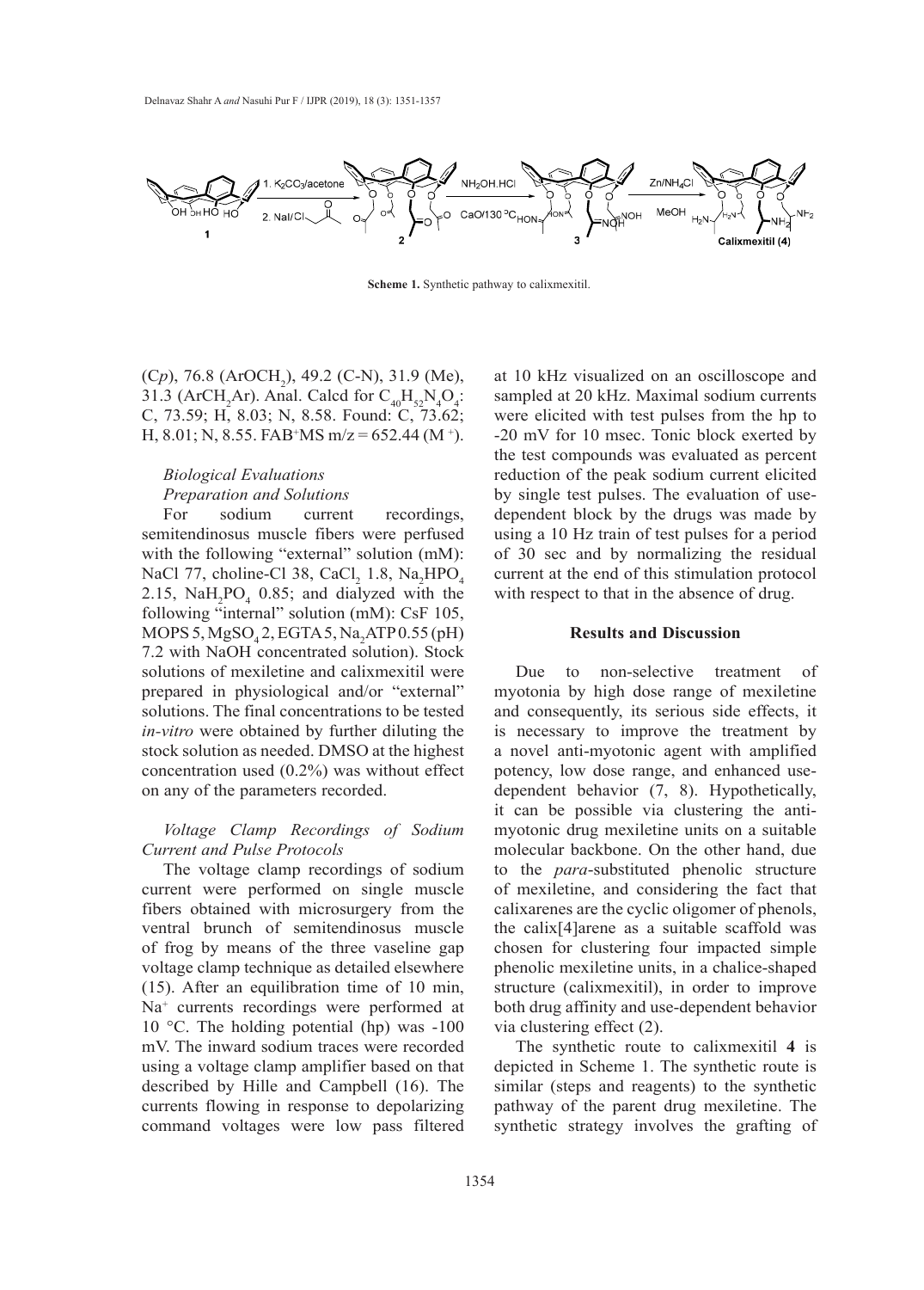

**Figure 1**. Structural comparison of (A) mexiletine as the monomer of (B) calixmexitil. **Figure 1.** Structural comparison of (A) mexiletine as the monomer of (B) calixmexitil.

four 2-aminopropoxy moieties on the lower rim of the calix[4]arene scaffold via reduction of the related tetra-oxime calix<sup>[4]</sup>arene **3** in muscle fibers in a use-dependent manner. the presence of zinc powder and ammonium chloride in methanol under reflux condition for 12 h (conversion of oxime to amine). The compound **3** was synthetized by a solvent-free reaction of tetra-methyl ketone  $cal[4]$ arene 2 with NH<sub>2</sub>OH.HCl salt in the presence of calcium oxide at 130 °C for an hour (conversion of carbonyl to oxime). The compound **2** was synthetized by the reaction  $\frac{1}{2}$  was symmetrized by the reaction appointing pulse. presence of sodium iodide and potassium carbonate in acetone under reflux condition for 6 hours. All compounds' structures were well characterized by NMR, FT-IR, and FAB-MS spectra and elemental analyses. Due to the zone of carbons' chemical shifts ( $\sim$  31 ppm,  $^{13}C$ NMR) of methylene bridges in the structures of calixmexitil and its parent compounds 2 Concentrations of test channel block and **3**, it can be concluded that the mentioned compounds have cone conformation (17). in 2-aminopropoxy moieties on the lower this purpose, they were evaluated for *in-vitro* 

In order to evaluate the potentially amplified biological activity of calixmexitil, it has been compared with its monomer (mexiletine) as reference drug in inhibiting sodium currents in single skeletal muscle fibers (Figure 1). For activity as sodium channel blockers on single muscle fibers in a use-dependent manner.

The class IB anti-arrhythmic group loride in methanol under reflux condition of drugs (*i.e.*, mexiletine) mainly act by preventing fast inward sodium channels from e compound 3 was synthetized by a opening (sodium current inhibitor). However, this block has two components: The tonic ix[4]arene 2 with NH<sub>2</sub>OH.HCl salt in the block is time-insensitive and concentrationdependent (block of sodium channel at In the conversion of carbonyl to oxime). The resting conditions evaluated during infrequent ur (conversion of carbonyl to oxime). The depolarizing pulses), whereas the phasic block (also called use-dependent, cumulative sodium current reduction by the drug at high bonate in acetone under reflux condition stimulation frequency) depends on the rate of the depolarization. Phasic block (sodium Il characterized by NMR, FT-IR, and FAB- current inhibition in use-dependent manner) can be considered as an indication of the antine of carbons' chemical shifts  $\sim 31$  ppm, <sup>13</sup>C myotonic activity and it occurs in condition of high frequency of stimulation (18).

> Concentrations of test channel blocker agents for half-maximal tonic and phasic block of sodium currents  $(IC_{50})$  in single skeletal muscle fiber are reported in Table 1.

> Putative anti-myotonic activity of the test compound is the potency in phasic block producing, being indicated by the value of the phasic block  $IC_{50}$ . Also, a test compound with

**Table 1.** Values of  $IC_{50}$  and their ratio for skeletal muscle fibers by test compounds.

| Compound     | Tonic block $IC_{50}(\mu M)$ | Phasic block $IC_{50}(\mu M)$ | <b>Tonic/Phasic ratio</b> |
|--------------|------------------------------|-------------------------------|---------------------------|
| Mexiletine   | 89                           |                               |                           |
| Calixmexitil | 28                           |                               |                           |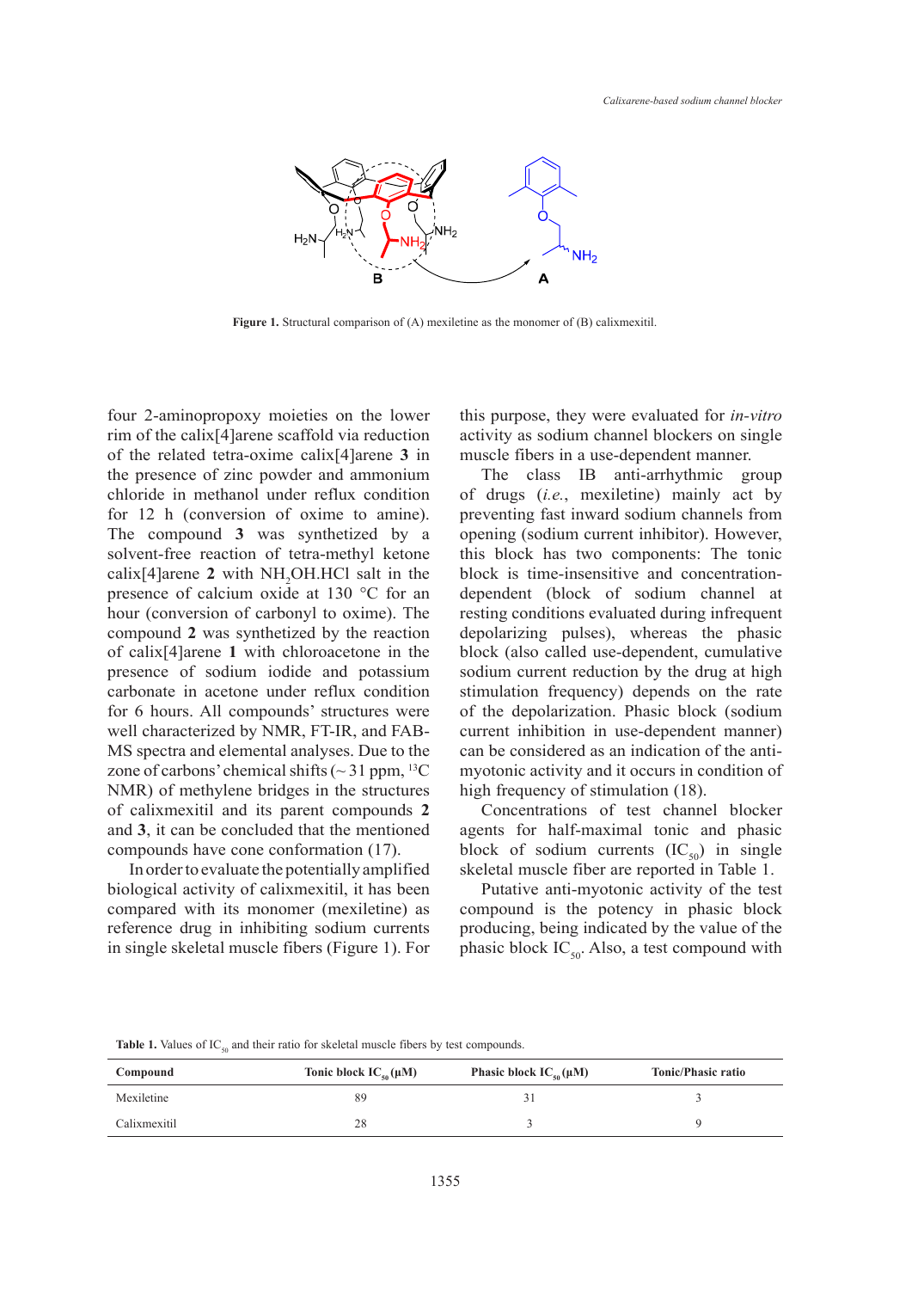much less value of phasic block  $IC_{50}$  is more potent than the rest of other test compounds in anti-myotonic activity.

As shown in the Table 1, calixmexitil  $(IC_{50} = 3 \mu M)$  is about 10-fold more potent than mexiletine (IC<sub>50</sub> = 31 μM) in condition of high frequency of stimulation ( $[IC_{50}$  (mex phasic block)/IC<sub>50</sub> (calix phasic block)] =  $31/3 \sim 10$ ) and consequently, it is more potent than mexiletine in considering as an antimyotonic agent.

On the other hand, the ratio of  $IC_{50}$  (tonic block)/IC<sub>50</sub> (phasic block) for a blocking agent indicates its use-dependency manner and this behavior would be better when the value of the ratio is high (18). As shown in the Table 1, calixmexitil is 3-fold more potent than the mexiletine  $(9/3 = 3)$  in the production of tonic/phasic blocks and consequently, it was more potent than mexiletine in exerting a usedependent block.

In simple terms, the best anti-myotonic agent should be more potent in producing phasic block and use-dependent block in relation to the other test compounds.

Compared to mexitil, calixmexitil with less  $IC_{50}$  value for producing phasic block of sodium currents and more potency in exerting a use-dependent block is a "selective" antimyotonic agent with "low-therapeutic dose range" and consequently, as mentioned in the introduction section (7, 8), hypothetically, via fewer side effects, it can be safer than mexiletine.

The enhanced pharmaceutical properties of calixmexitil are maybe attributed to clustering effect of four impacted mexiletine units and improved interaction of these units with the structure of the sodium channels in single muscle fibers.

In summary, the present work describes a low-cost drug discovery research for the synthesis of the first calixarene-based cluster (cyclic tetramer in chaliced shape) of mexiletine as a novel use-dependent sodium channel blocker with improved (10-fold) anti-myotonic activity and improved (3-fold) use-dependency behavior in comparison to its monomer, mexiletine as reference antimyotonic drug. Compared to mexiletine,

calixmexitil with improved potency in producing phasic block and use-dependent block is more "selective" anti-myotonic agent than mexitil in addition to possessing lowtherapeutic dose range.

### **Acknowledgment**

The authors gratefully acknowledge the University of Urmia and Urmia University of Medical Sciences for providing fellowships for the present work.

#### **References**

- Di Masi JA, Hansen RW and Grabowski HG. The price (1) of innovation: new estimates of drug development costs. *J. Health Econ.* (2003) 22: 151−85.
- (2) Nasuhi Pur F. Calixdrugs: calixarene-based clusters of established therapeutic drug agents. *Mol. Divers* (2016) 20: 781-7.
- (3) Rudel R and Lehmann-Horn F. Membrane changes in cells from myotonia patients. *Physiol. Rev.* (1985) 65: 310-56.
- Fenster PE and Comess KA. Pharmacology and (4) clinical use of mexiletine. *Pharmacotherapy* (1986) 6: 1–9.
- (5) Kalso E, Tramer MR, McQuay HJ and Moore RA. Systemic local-anaesthetic-type drugs in chronic pain: a systematic review. *Eur. J. Pain* (1998) 2: 3–14.
- De Bellis M, Carbonara R, Roussel J, Farinato A, (6) Massari A, Pierno S, Muraglia M, Corbo F, Franchini C, Carratù MR, De Luca A, Camerino DC and Desaphy JF. Increased sodium channel use-dependent inhibition by a new potent analogue of tocainide greatly enhances *in-vivo* antimyotonic activity. *Neuropharm.* (2017) 113: 206-16.
- Labbe L and Turgeon J. Clinical pharmacokinetics of (7) mexiletine. *Clin. Pharmacokinet*. (1999) 37: 361–84.
- Woosley RL, Wang T, Stone W, Siddoway L, Thompson K, Duff HJ, Cerskus I and Roden D. Pharmacology, electrophysiology, and pharmacokinetics of mexiletine. *Am. Heart J.* (1984) 107: 1058–65. (8)
- (9) Nasuhi Pur F and Akbari Dilmaghani K. Calixplatin: novel potential anticancer agent based on the platinum complex with functionalized calixarene. *J. Coord. Chem*. (2014) 67: 440-8.
- (10) Nasuhi Pur F and Akbari Dilmaghani K. Calixpenams: synthesis, characterization, and biological evaluation of penicillins V and X clustered by calixarene scaffold. *Turk. J. Chem.* (2014) 38: 288-96.
- (11) Nasuhi Pur F and Akbari Dilmaghani K. Calixcephems: clustered cephalosporins analogous to calixpenams as novel potential anti-MRSA agents. *Turk. J. Chem*. (2014) 38: 850-8.
- (12) Nasuhi Pur F and Akbari Dilmaghani K. Calixtyrosol: